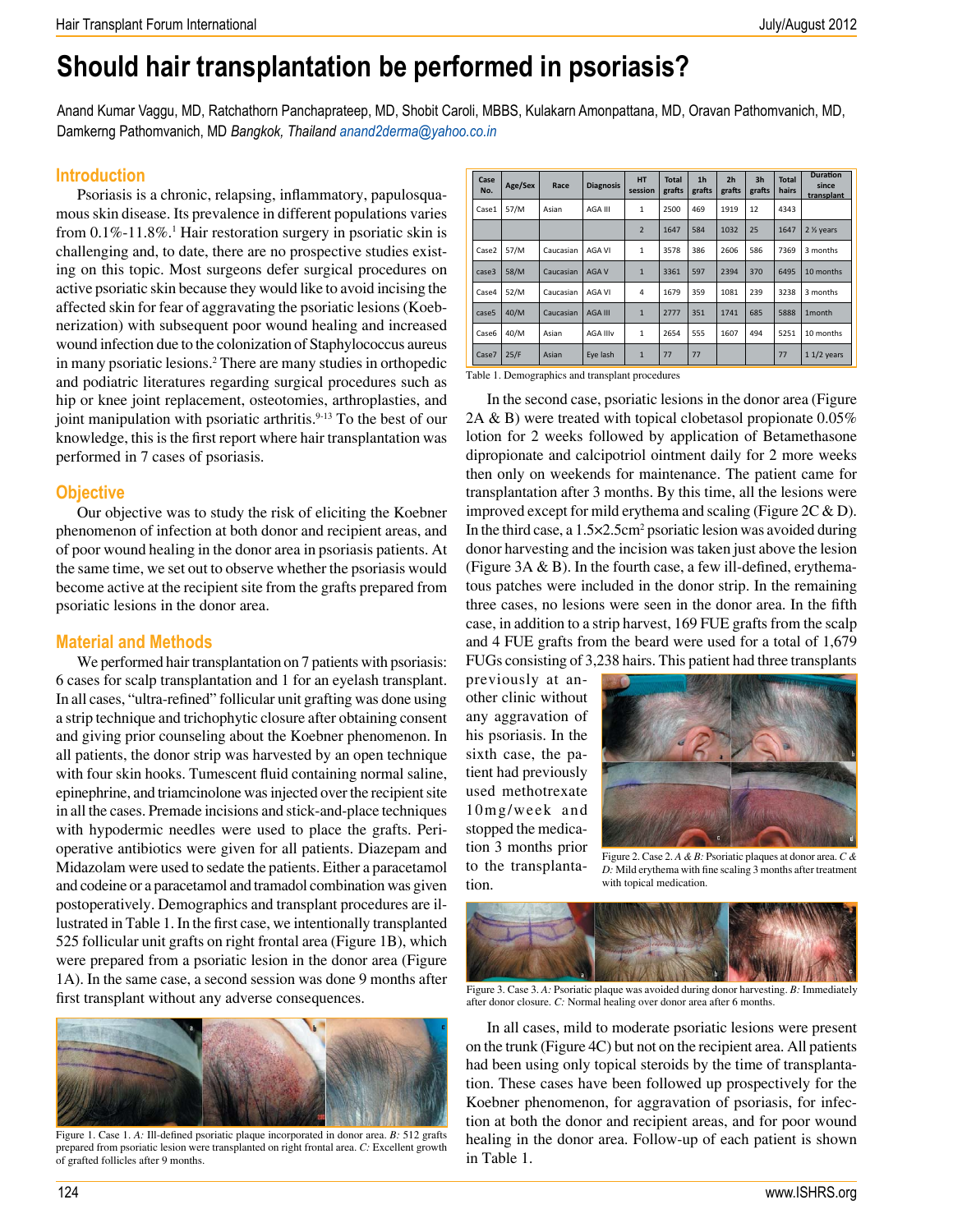

Figure 4. Case 6. *A & B:* Preoperative-Norwood class III vertex. *C:* Immediately after donor closure. No psoriatic lesions present at both donor and recipient areas. *D, E, & F:* Erythema, pustules, and crusting developed over both donor and recipient areas. (These photographs were mailed by the patient.) *G & H:* Excellent growth of transplanted hair at frontal area and vertex. *I:* Psoriatic lesions developed (Koebnerization) over left parietal area and also along the scar.

#### **Results**

Out of 7 cases, 6 patients have chronic plaque psoriasis and one patient has palmar psoriasis. In the first 5 cases of scalp hair transplantation, there was no aggravation of psoriasis at either the donor (Figure 3C) or the recipient area (Figure 1C) even though, in the first case, grafts were prepared from a psoriatic lesion. In the sixth case of scalp hair transplantation where follicular unit grafts were prepared from normal donor area (Figure 4C), the patient developed erythema, pustular lesions, crusting, and aggravation of his psoriasis over both the donor and recipient areas 3 weeks after his surgery (Figure 4D, E, & F). A dermatologist confirmed it to be a pustular psoriasis and started Methotrexate 15mg/week. Within two weeks, all the lesions started drying up and subsided in one month. At 9 month follow-up, excellent growth of transplanted hair was noticed (Figure  $4G & H$ ), but he developed chronic plaque psoriasis over the right and left parietal areas (Figure 4I). Presently, he is using methotrexate, topical clobetasol, 17-propionate 0.05% lotion, and Coal tar shampoo. This is the only case in which the psoriatic lesions were absent on both the donor and recipient areas before transplantation (Figure 4A, B, & C) but developed Koebnerization after transplantation. In the eyelash transplant case, the post-operative period was uneventful and did not develop any psoriatic lesions along the lid margins (Figure 5). None of the patients presented with infection or poor wound healing in the donor area.

#### **Discussion**

Psoriasis is a common, chronic, inflammatory, proliferative, recurrent, papulosquamous condition that involves the skin and



Figure 5. Case 7. *A:* Pre-operative—sparse eyelashes. *B:* Post-operative 1½ years.

www.ISHRS.org 125

sometimes the joints. Both genetic and environmental influences have a critical role. The most characteristic lesions consist of erythematous plaques covered by silvery white scales and show predilection for extensor joint surfaces and the scalp. Psoriasis may present an unpredictable course, with spontaneous improvement or exacerbation of the lesions.<sup>3</sup> Psoriatic arthritis develops in approximately 10%-15% of those with psoriasis such as enthesopathy with proliferative arthritis of small and large joints, sacroilitis, spondyloarthritis, or synovitis.<sup>1</sup> Psoriasis is one of the dermatological conditions in which the Koebner phenomenon is seen. The Koebner phenomenon is a development of similar psoriatic lesions in previously uninvolved skin of the patients from various types of trauma. This reaction usually occurs 7-14 days after injury, but it may range from 3 days to several years following injury,<sup>4</sup> and the reported incidence varies between 38%-76% of patients with psoriasis.3 The clearing of existing psoriasis following injury has been observed and has been termed the "reverse Koebner reaction." The Koebner and reverse Koebner reactions do not coexist at the same time.3 The Koebner response is more commonly seen when psoriasis is unstable or flaring and less common in quiescent or resolving psoriasis. The Koebner phenomenon signifies activity of the disease. It warns the clinician to avoid physical/chemical irritants and surgical procedures, and to treat underlying or concurrent diseases in order to get good results.4 This reaction can occur in distant wounds of the patients with pre-existing cutaneous diseases, though it occurs most frequently in patients with psoriasis. Therefore, surgeons should be aware of this entity and should warn their patients about its possible occurrence.5 However, other concerns are the increased infection and poor wound healing in psoriasis. The skin of the psoriatic patient contains a higher bacterial count compared to the skin of normal people.15 Marples et al. found that psoriatic lesions were colonized with Staphylococcus aureus 46% of the time, while the skin in unaffected areas yielded S.aureus 28% of the time.6 Noble states in his study that Staphylococcus is more common on the skin of patients with skin diseases, including psoriasis.7 Apart from this, surgical stress and drugs such as NSAIDS can aggravate psoriasis. Emotional stress, alcohol use, smoking, obesity, and lack of exercise have been found to adversely exacerbate psoriasis.14

Shupuck and Saini did a survey on the practices and beliefs of dermatologists, orthopedic surgeons, and plastic surgeons.2 Out of 65 dermatologists who performed surgery on active psoriatic skin, 14 dermatologists experienced aggravation of psoriasis and 2 dermatologists witnessed delayed wound healing. Twenty-five orthopedists out of 77 experienced complications with the most frequent one being wound dehiscence (12 cases) and second most common being wound infection (9 cases). Out of 23 plastic surgeons having experience in performing surgery in active psoriatic skin, only 2 witnessed delayed wound healing. Lambert and Wright found a very low rate of infection in their study on psoriasis and arthritic patients who underwent various surgical procedures (2 out of 54), including orthopaedic surgeries (1 out of 41).9 However, studies of total hip and knee arthroplasty in psoriasis patients have reported increased infection rates. Menon & Wroblewski reported 9.1% superficial and 5.5% deep infection rates (compared to 7.4% and 1.2%, respectively, in normal populations) in patients with psoriasis undergoing Charnley total hip arthroplasty without the use of